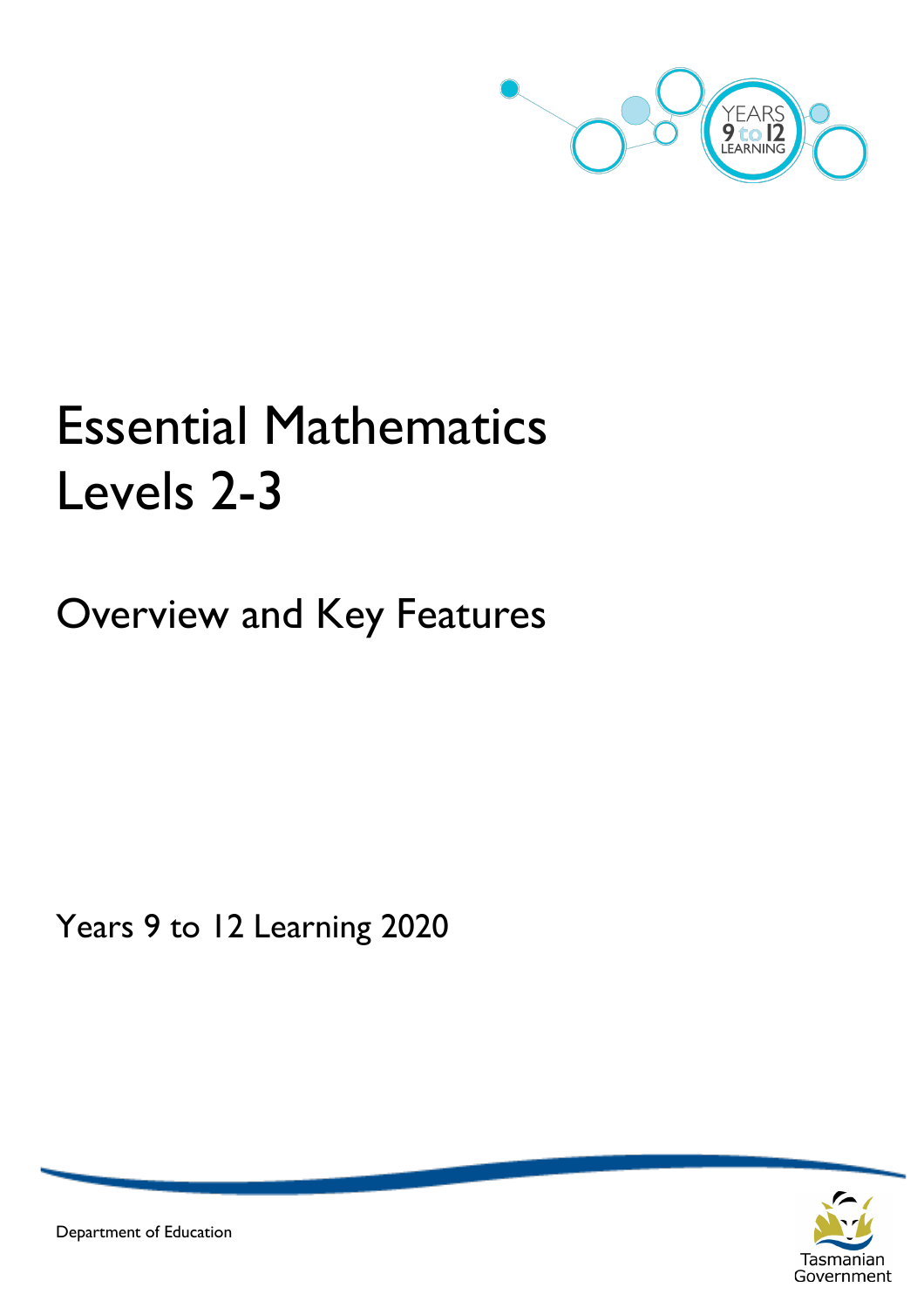

# **The purpose of this paper**

The purpose of this paper is to provide information regarding the overview and key features of the proposed Essential Mathematics Level 2-3.

It is designed to enable all interested stakeholders to reflect and provide feedback on key features including learning outcomes, structure, sequencing and likely content. This feedback will be considered in writing the draft course.

#### Consultation

Throughout the course development process there will be four opportunities for formal stakeholder consultation:

- Course Scope
- Structural Overview and Key features (Nov/Dec 2020)
- Initial Draft Course (March 2021)
- Final Draft Course (June 2021)

This paper represents the second of four course consultation points for teachers to engage in the course development process for Essential Mathematics Level 2-3.

#### Course Rationale

The *Essential Mathematics* Level 2-3 course enables students to develop the mathematical competence to use mathematics effectively, efficiently and critically to make informed decisions in their daily lives. Essential Mathematics provides students with the mathematical knowledge, skills and understanding to solve problems in real contexts, in a range of workplace, personal, further learning and community settings. This subject offers students the opportunity to prepare for post-school options of employment, and further education and training.

This course will enable learners to develop the mathematical competence required to enter the workforce and contribute productively in an ever-changing global economy, and with both rapid revolutions in technology and global and local social challenges. This is a key factor in ensuring Tasmania and Australia's current and emerging needs are met as an economy competing globally requires substantial numbers of proficient workers able to learn, adapt, create, interpret, analyse and apply mathematical information.

#### Years 9 to 12 Curriculum Framework

[Years 9 to 12 Education Framework](https://publicdocumentcentre.education.tas.gov.au/library/Shared%20Documents/Years-9-to-12-Education-Framework.pdf) informs the design of General Mathematics course and it fits within the Disciplinebased focus area of the [Years 9 to12 Curriculum Framework.](https://publicdocumentcentre.education.tas.gov.au/library/Shared%20Documents/Education%209-12%20Frameworks%20A3%20WEB%20POSTER.pdf) 

#### Pathways in

The Essential Mathematics Level 2-3 course enables learning continuity from: Years 8-10 Australian Curriculum Mathematics. Additionally, learners who have undertaken the currently accredited TASC course Workplace Maths – MTW215120 could progress into this course at Level 3 or students who have undertaken the currently accredited Essential Skills – Maths – MTN210114 or Everyday Maths – MTE110114 could progress into Level 2 of this course.

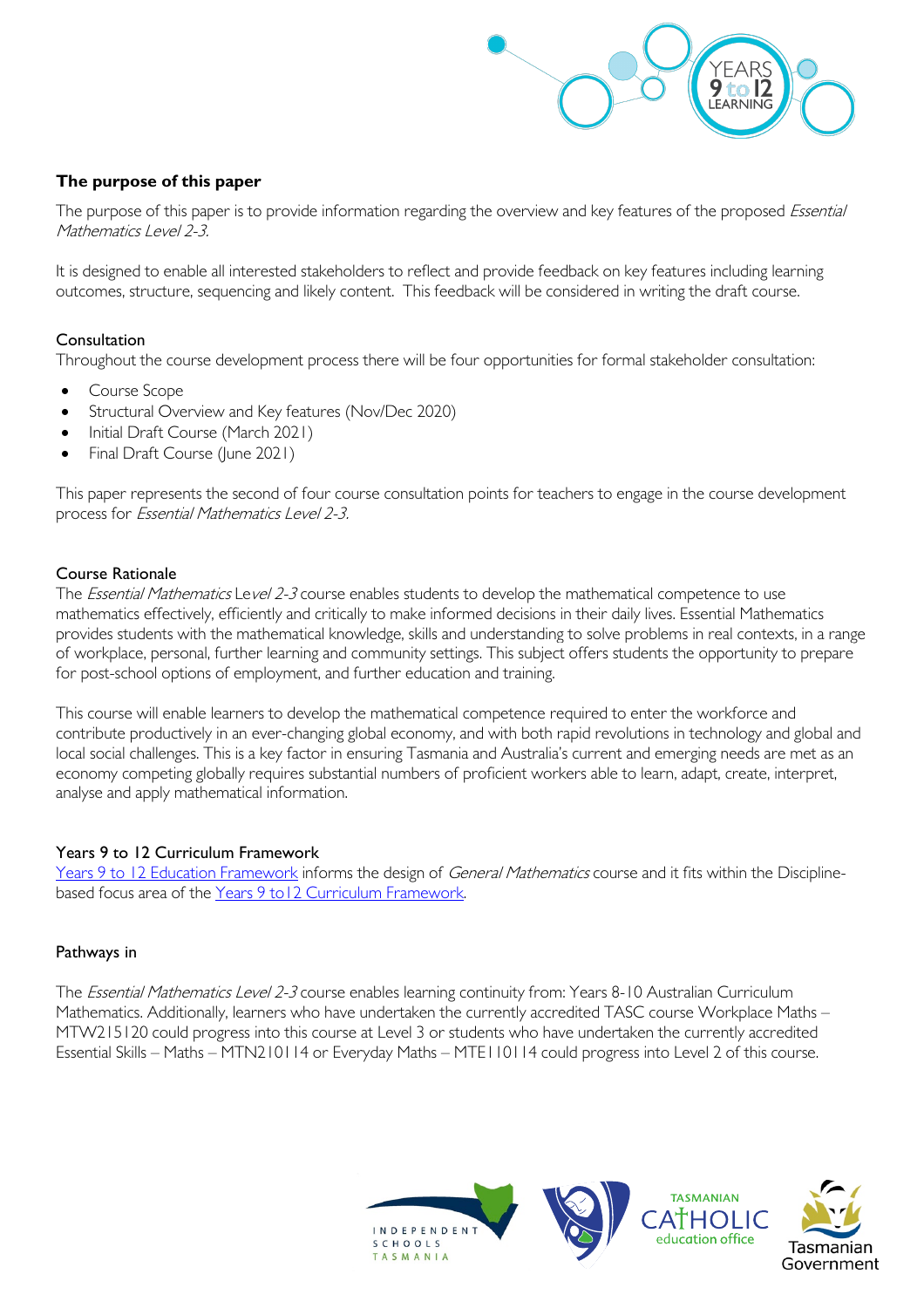

# Level 2

### Learning Outcomes

On successful completion of this course learners will be able to:

- Communicate mathematical ideas, information and arguments purposefully and appropriately
- Use symbolic, formal and technical language and operations
- Apply metacognitive and reflective thinking to individual and collaborative learning experiences
- Select or devise and implement a mathematical strategy to solve problems
- Apply reasoning in order to justify or check justification of ideas, actions and results
- Interpret mathematical concepts and apply associated techniques
- Use mathematics to represent and model real-world situations and problems

# Course Structure

Essential Mathematics Level 2 will consist of three compulsory modules that can be studied in any order or through an integrated approach. The three modules combined articulate all aspects of the Australian Curriculum: Essential Mathematics Unit 1 - 2. The three modules are as follows.



# Modules Available

- Core 1: Numeric Calculations and Techniques
- Core 2: Measurement and Proportional Reasoning
- Core 3: Data Representation and Interpretation

#### Course Delivery

To be developed through consultation.

#### Module content

Module 1: Numeric Calculations and Techniques - including the topics of:

- **Calculations** 
	- Basic number operations
	- Percentages
	- **Rates**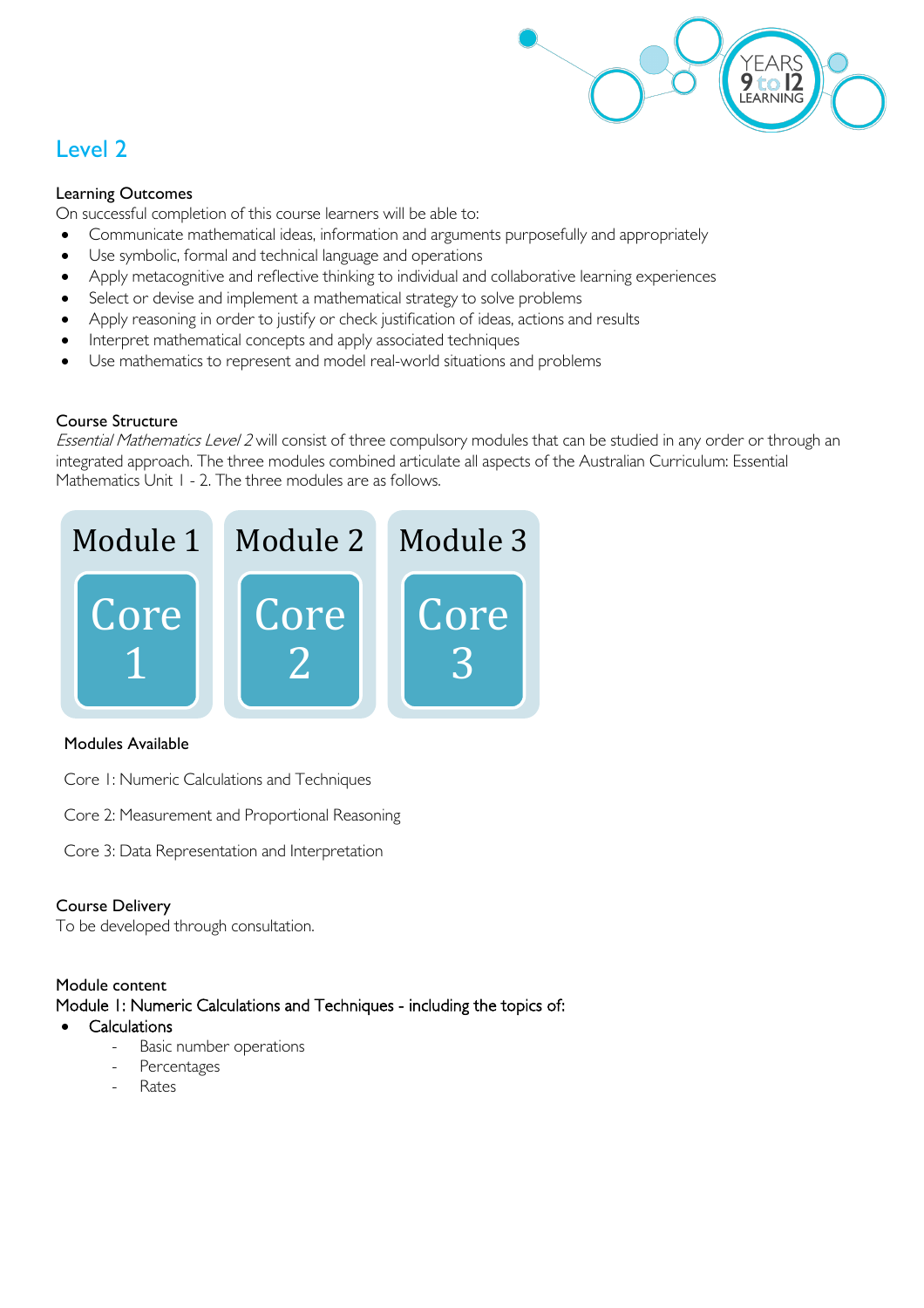

### • Algebraic techniques

- Single substitution
	- General substitution

# Percentages and finance

- Percentage calculations
- Applications of percentages

# Module 2: Measurement and Proportional Reasoning - including the topics of:

- **Measurement** 
	- Linear measure
	- Area measure
	- Mass
	- Volume and capacity
	- Use of energy

# • Applications of rates and ratio

- **Ratios**
- **Rates**

# Time and motion

- Time
- **Distance**
- **Speed**

# Module 3 - Data Representation and Interpretation - including the topics of:

- Graphs
	- Reading and interpreting graphs
	- Drawing graphs
- Representing and comparing data
	- Classifying data
	- Data presentation and interpretation
	- Summarising and interpreting data
	- Comparing data sets

# Level 3

# Learning Outcomes

On successful completion of this course learners will be able to:

- Communicate mathematical ideas, information and arguments purposefully and appropriately
- Use symbolic, formal and technical language and operations
- Apply metacognitive and reflective thinking to individual and collaborative learning experiences
- Select or devise and implement a mathematical strategy to solve problems
- Apply reasoning in order to justify or check justification of ideas, actions and results
- Interpret mathematical concepts and apply associated techniques
- Use mathematics to represent and model real-world situations and problems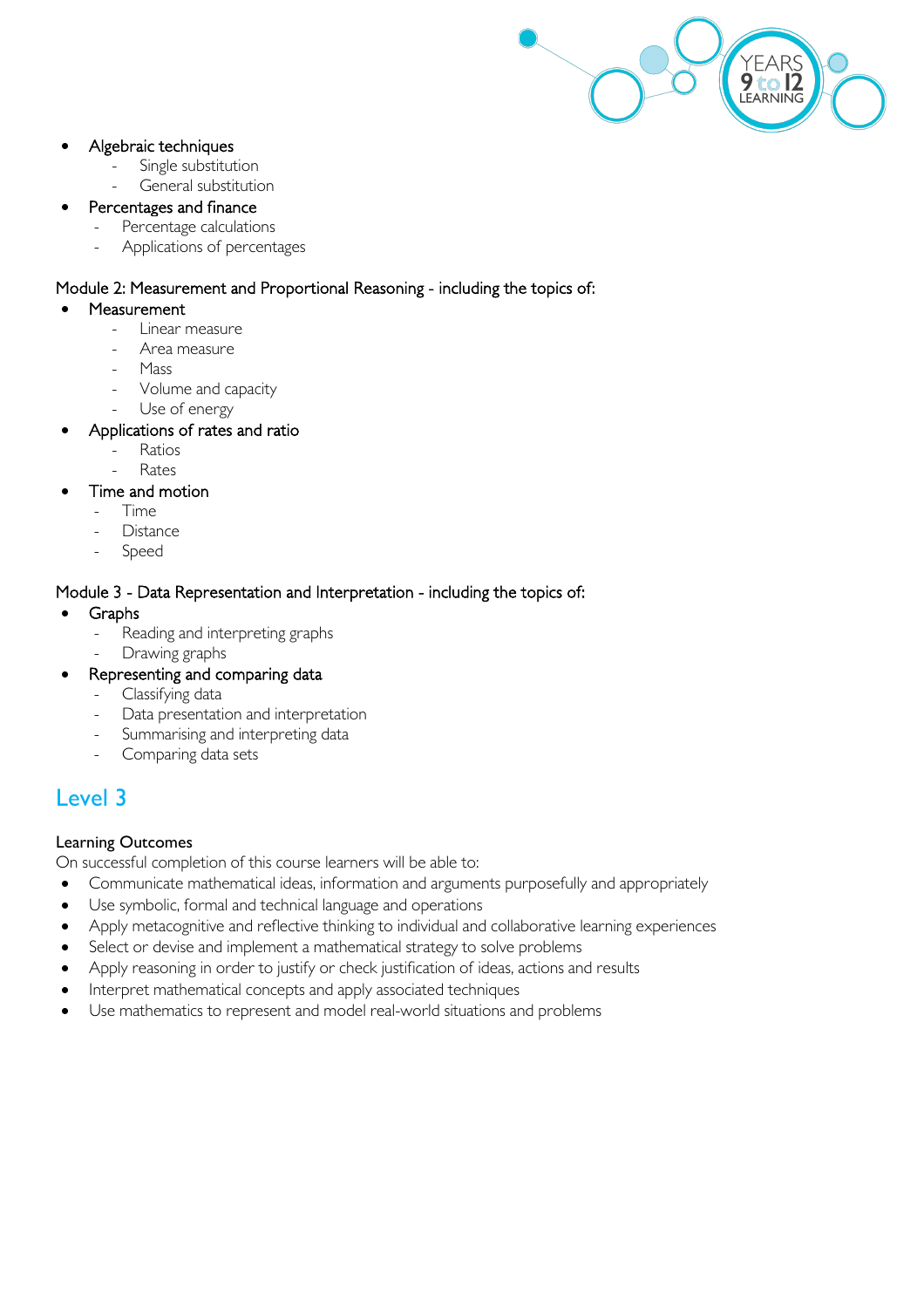

# Course Structure

Essential Mathematics Level 3 will consist of three compulsory modules that can be studied in any order or through an integrated approach. The three modules combined articulate all aspects of the Australian Curriculum: Essential Mathematics Unit 3 - 4. The three modules are as follows.



#### Modules Available

Core 1: Applications of Geometry and Finance

- Core 2: Measurement
- Core 3: Probability and Statistics

# Course Delivery

To be developed through consultation.

# Module content

# Module 1: Applications of Geometry and Finance - including the topics of:

- Earth geometry and time zones
	- Location
	- Time
- Loans and compound interest
	- Compound interest
	- Reducing balance loans (compound interest loans with periodic repayments)

# Module 2: Measurement - including the topics of:

- **Measurement** 
	- Linear and area measure
	- Mass
	- Volume and capacity
	- Scales, plans and models
		- **Geometry**
		- Interpret scale drawings